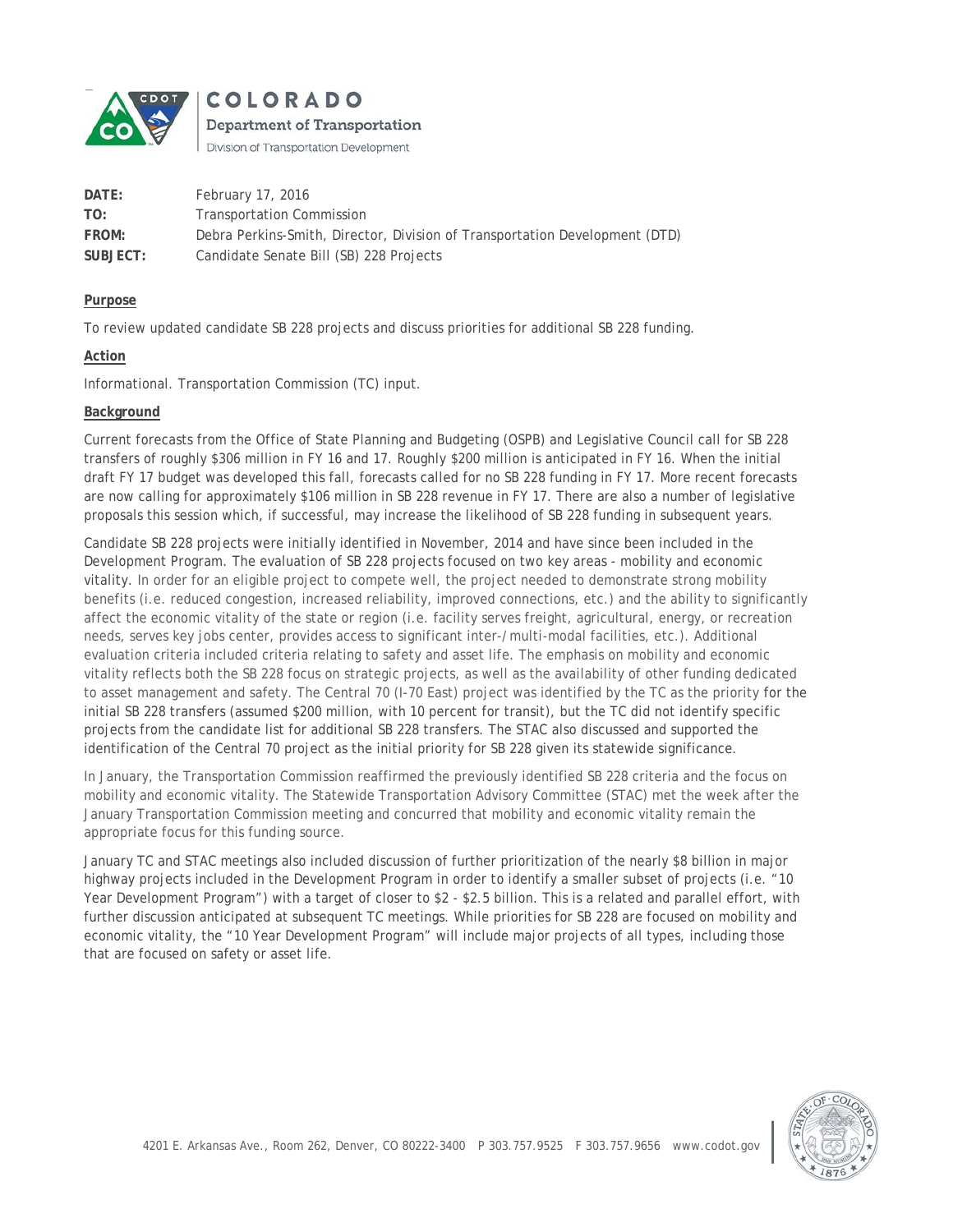

## **Details**

# *Highway Projects*

**Attachment A** includes the original candidate SB 228 highway projects, with updates reflecting the most current information on scope, cost, etc. Updates are summarized in column M. Two projects are recommended for removal and are identified at the top of Attachment A. Staff reviewed other projects included in the Development Program and the RTDs recommended several projects from the Development Program for further evaluation and consideration of inclusion on the list of candidate SB 228 projects. Fourteen projects have been identified for further consideration and are included in Attachment A under the heading "Potential NEW Candidate SB 228 Highway Projects." The original projects met eligibility criteria relating to project readiness, strategic nature, and funding, in addition to the evaluation criteria identified above. If the TC chooses to consider these additional projects further, staff will review them based on the eligibility and evaluation criteria. With the removal of the projects identified above, candidate SB 228 highway funding needs total roughly \$2.1 billion. The additional projects identified total roughly \$537 million in need.

As noted previously, current projections for FY 17 SB 228 revenues total approximately \$106 million, with the possibility of additional funds in subsequent years (depending on forecasts, and the outcome of proposed legislation). Staff requests Transportation Commission input to assist in further screening or prioritizing projects. Questions to consider include:

- Should a project or projects be identified only for FY 17 funding (\$106 million), or for a higher amount assuming the possibility of additional SB 228 funding in subsequent years?
- Should there be a project readiness requirement? (The original eligibility criteria required a project be ready for construction within five years of selection).
- Should projects with other options for funding be considered a lower priority?
- How should geographic equity be considered?
- Should there be a focus on funding a very large project or in funding multiple smaller projects?

### *Transit Projects*

Transit projects were also included in the original list of candidate SB 228 projects from November 2014 and are included in Attachment A under the heading "Original Candidate SB 228 Transit Projects." One project has been removed and is identified at the top of the transit projects in Attachment A. One additional project has been identified for further consideration and is included in Attachment A under the heading "Potential NEW Candidate